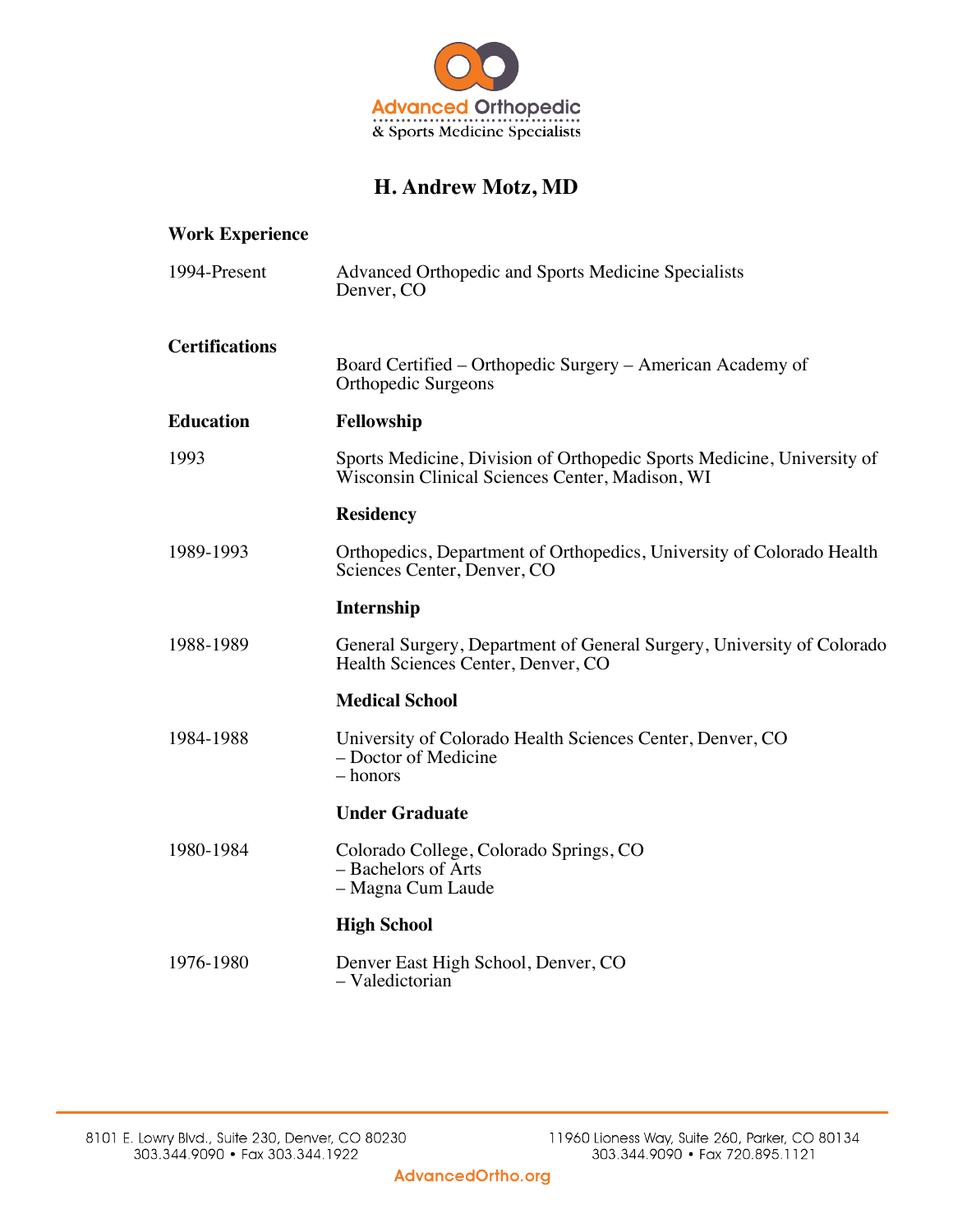## **Honors and Awards**

| 1980         | Boettcher Scholar, Denver East High School                                                                |
|--------------|-----------------------------------------------------------------------------------------------------------|
| 1984<br>1984 | Phi Beta Kappa, Colorado College<br>EC Van Diest Award, Colorado College<br>- Outstanding Scholar/Athlete |
| 1984         | NCAA Postgraduate, Colorado College<br>- Scholarship Scholastic and Athletic Excellence                   |
| 1988         | Alpha Omega Alpha, University of Colorado Health Sciences Center                                          |

#### **Professional Affiliations**

| American Academy of Orthopedic Surgeons – Fellow |
|--------------------------------------------------|
| American Medical Association                     |
| Colorado Medical Society Delegate                |
| Denver Medical Society Member                    |
| Western Orthopedic Association                   |

## **Medical Related Activities:**

| 1995-Present | Colorado Rapids Professional Soccer Team, Assistant Team Physician                                                                                                      |
|--------------|-------------------------------------------------------------------------------------------------------------------------------------------------------------------------|
| Present      | CHSAA Wrestling, Basketball, Cross Country, Track State<br>Championships, Team Physician                                                                                |
| 1995-1999    | Colorado Rockies Baseball Club, Assistant Team Physician                                                                                                                |
| 1994-1997    | Metro State University, Assistant Team Physician                                                                                                                        |
| 1997-2003    | Team USA Wrestling World Championships, USA vs. Germany,<br>Physician                                                                                                   |
| 1996         | Team USA Hockey, Air Canada Pacific Cup, Physician                                                                                                                      |
| 1994         | Denver Grizzlies Hockey Team, Assistant Team Physician                                                                                                                  |
| 1994         | Northern Open Wrestling Tournament, Physician                                                                                                                           |
| 1994         | Madison Marathon, Physician                                                                                                                                             |
| 1993-1994    | University of Wisconsin, hockey, football, men and<br>women's soccer, wrestling, volleyball, basketball and track, Sports<br>Medicine Fellow providing medical coverage |
| 1993         | Big Ten Men's Soccer Tournament, Madison, WI, Physician                                                                                                                 |
| 1989-1993    | Denver Public Schools, football, men's and women's soccer, Physician                                                                                                    |